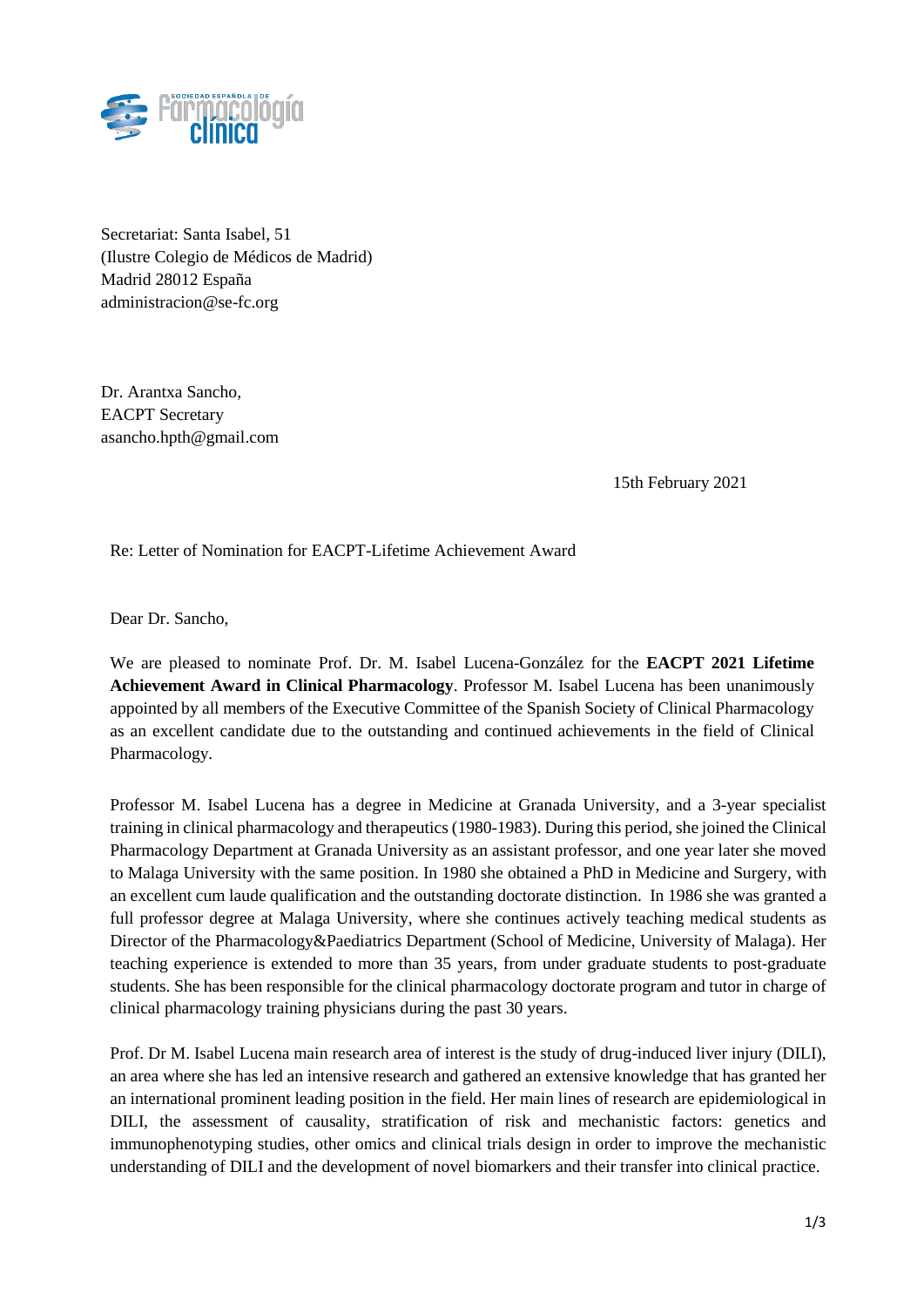

Professor Dr. M. Isabel Lucena works in close collaboration with international groups in this field and she belongs to CIBERehd, the European Network of Centres for Pharmacoepidemiology and Pharmacovigilance (ENCePP) and leads the PAIDI CTS-649 group. She is the co-investigator of IBIMA Group on Hepatogastroenterology, Pharmacology and Translational Clinical Pharmacology. She is Rapporteur of CIOMS working Group on Drug-Induced Liver Injury (DILI). Member of the Reviewing board & organizer of the Post-Graduate Course on Lifestyle and Liver Diseases for the European Association for the Study of the Liver (EASL International Liver Congress (2016-). Prof. M. Isabel Lucena is actually co-director of the EASL Postgraduate Course 2021.

Prof. M. Isabel Lucena also participates in relevant International collaborations in the field: partners in the IMI Safer and Faster Evidence Based Translation consortium (SAFE-T, 2008-2015), the International Serious Adverse Event Consortium (iSAEC), IMI2 TRANSBIOLINE project (2019-), Eurostars Programme: Novel Combo Assay for Early Detection of DILI (E!114589-LiverAce. 2021-) and leading the COST Action 17112 Prospective European Drug-Induced Liver Injury Network 2 (https://proeurodilinet.eu). Collaboration with Prof Kaplowitz (South California U), Susuki at Duke U, Aithal (Nottingham) and Chen M (National Centre for Toxicological Research-FDA).

With the aim to increase knowledge in the field, she founded and coordinates the Spanish DILI Registry [\(www.spanishdili.uma.es\)](http://www.spanishdili.uma.es/), a successful initiative that was followed by the foundation of the Spanish Latin-American DILI Network, and more recently the Prospective European DILI Registry awarded by EASL.

Some of these achievements are the outcome of a close and fruitful collaboration with clinical experts in the field, which should serve as an inspiring example of the value of the multidisciplinary collaborative work for the clinical pharmacology community.

Due to her outstanding knowledge in the field, she also collaborates actively with the European regulators like the Spanish Medicines and Medical devices Agency (AEMPS) and the European Medicines Agency (EMA), as an expert consultant on drug-induced liver injury and related issues.

She is frequently invited as speaker in national and international conferences, workshops, training courses and all type of meetings related to her area of interest and research, i.e. drug induced liver injury, accounting for more than 100 lectures and more than 350 works presented up to date.

The results of this intensive work is documented in more than 300 publications in peer-reviewed journals and more than 20 book chapters. She has an H-index of 44 and 6444 citations. 15 publications were cited more than 100 times and 37 original articles received more than 50 citations. She has directed 25 PhD thesis included 3 Internacional thesis, 5 Extraordinary awards and 1 doctoral thesis co-tutelled with the University of Maastricht, Germany (defense 12thFeb.21), including also 11 final medical degree research projects.

This intensive research experience has led Professor Dr. M. Isabel Lucena to accept the current position of Scientific Director of the Clinical Pharmacology Service at the University Hospital of Malaga and Scientific coordinator of SCReN, the Platform of Clinical research and clinical trials at IBIMA (since